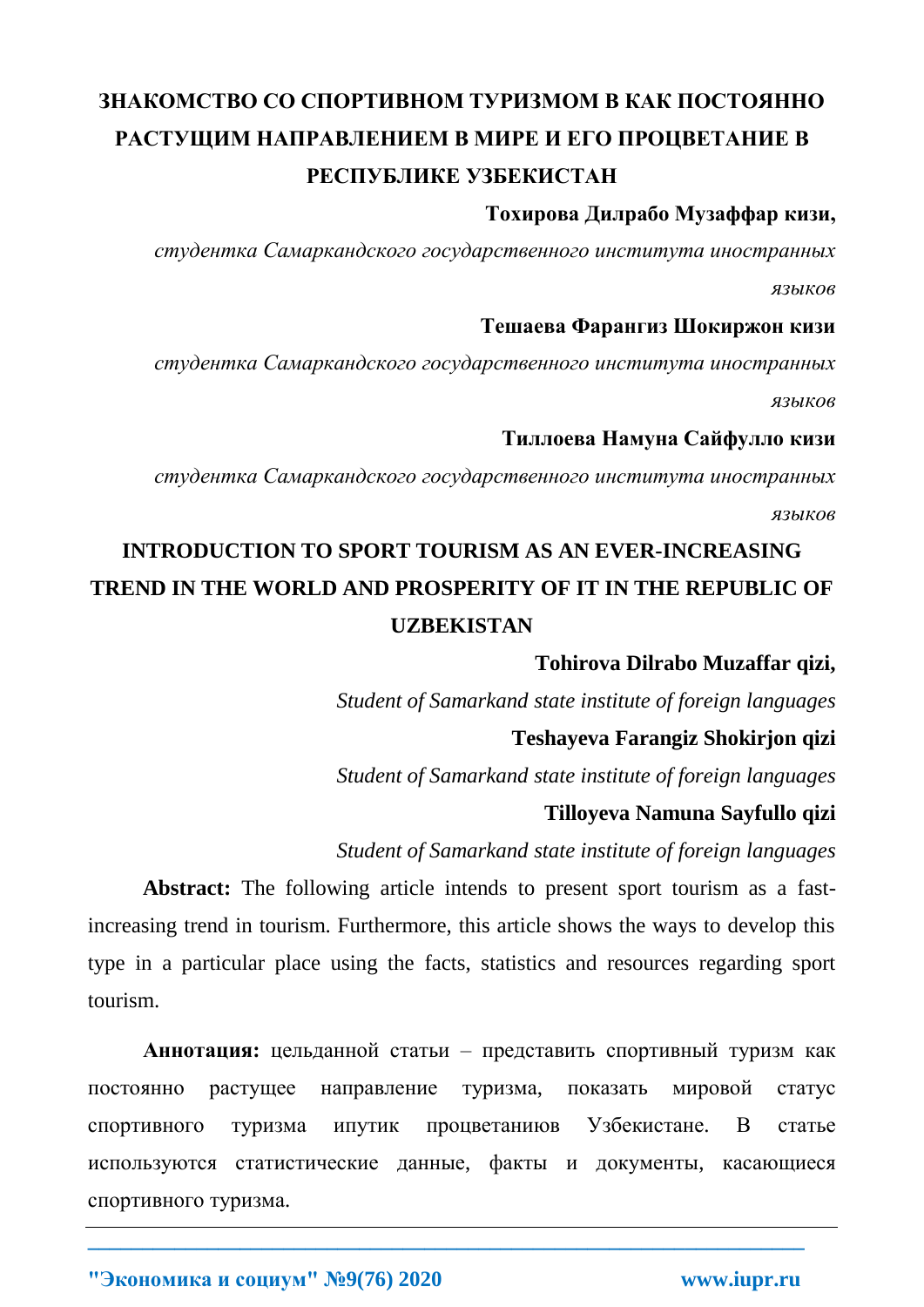**Keywords**:sport, sporting activity, sporting hero, sport events, sport tourist, passive spor ttourism, active sport tourism, nostalgia sport tourism, hard sports tourism, soft sports tourism.

**Ключевыеслова:** спорт, спортивная деятельность, спортивный герой, спортивные мероприятия, спортивный турист, ностальгический спортивный туризм, жесткий спортивный туризм, мягкий спортивный туризм.

**Sports tourism** refers to [travel](https://en.wikipedia.org/wiki/Travel) which involves either observing or participating in a [sporting event,](https://en.wikipedia.org/wiki/Sporting_event) while staying apart from the tourists' usual environment. Sport tourism is a fast-growing sector of the global [travel industry](https://en.wikipedia.org/wiki/Tourism) and equates to \$7.68 billion.[1,pp.2-10] Sport is probably as old as humanity itself. It has developed alongside the development and growth of mankind.[2, pp. 92]We canhardly overestimate the meaning of sport in our lives and day-to-day activities, because its main purpose is to bring up a harmoniouslydeveloped generation – a generation of strong andhealthy people. Sport makes our bodies strong, quickens ourreactions, and shapes the wits. It also prevents us from gettingtoo fat, gives us valuable practice in making our eyes, brains andmuscles work together and makes us more self-organized andbetter disciplined.

For some people there is nothing so exciting as traveling.However, Research around sport tourism is quite recent. Effective contributions only started around the mid-1990s. Since then attention has been increasingly given to sport tourism from both the sport and tourism industries as well as from academics.[3, pp. 39] More and more tourists are interested in sport activities during their trips whether sports are the main objective of travel or not. Sport events of various kinds and sizes attract tourists as participants or spectators and destinations try to add local flavors to them to distinguish themselves and provide authentic local experiences. Mega sport events such as Olympics and World Cups can be a *catalyst* for tourism development if successfully leveraged in terms of destination branding, infrastructure development and other economic and social benefits.

Sports tourism is the act of travelling from one locality to another, with the intention of being actively or passively involved with a sporting activity or event.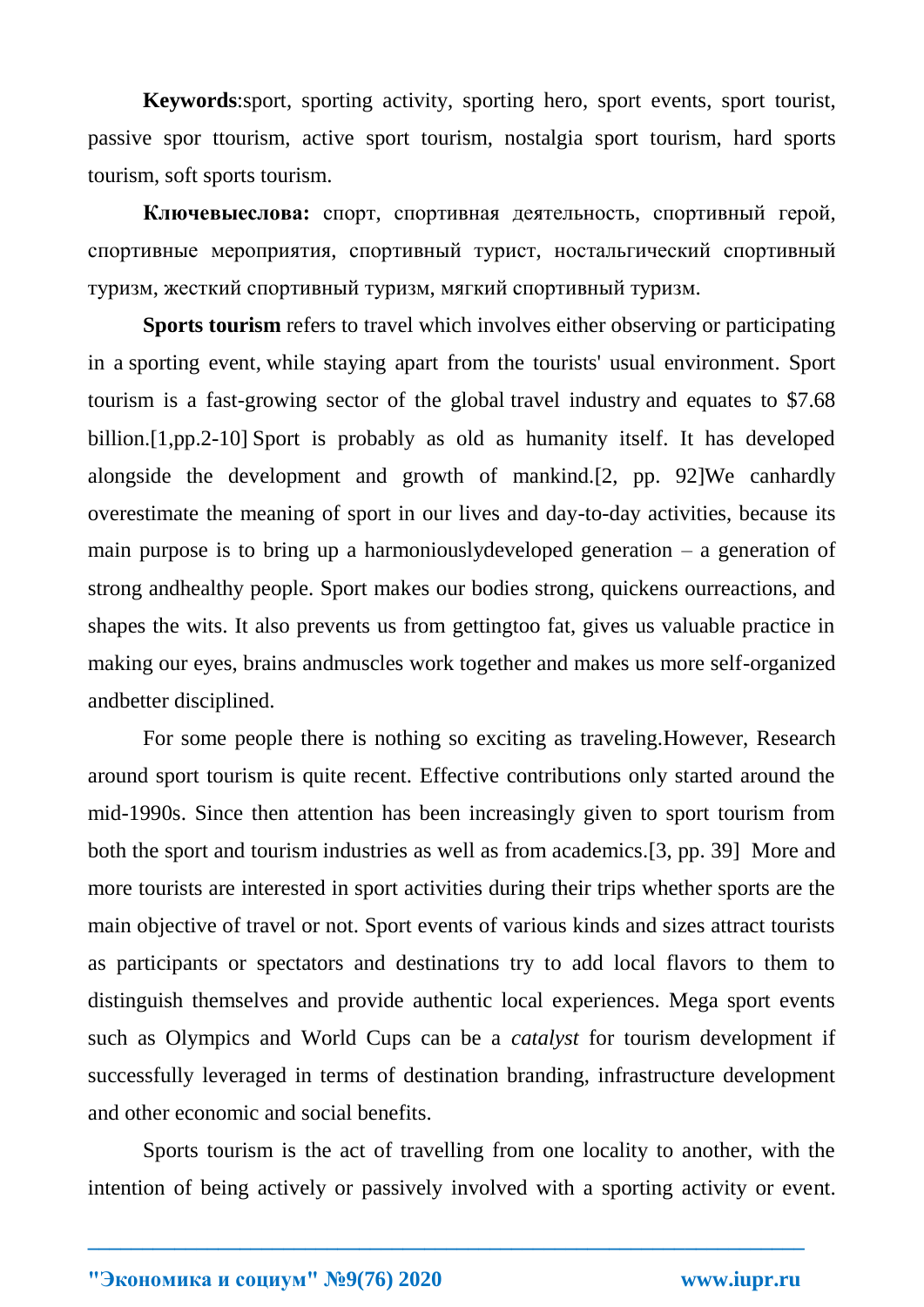That is to say sport is itself product of sport tourism. [4, pp. 54-81] Many people believe that sports tourism relates only to watching a sporting event. However, this is not correct. The sports industry means more than this.Sports tourism encompasses travelling for travelers' own sporting purposes, such as a yoga teacher training course, a badminton competition or to learn to surf or to show the respect for their favorite brands judging from the work of Ferrand and Pages. They also pointed out the brand may also be considered in an equivalent way to a tangible product.[5, pp. 387-401]

Sports tourism includes attending sporting events such as a *Formula One race* or a *Premiership football match or Wimbledon tennis competition*and *nostalgic visits* to places of historical importance, such as the *Olympic stadium* in Barcelona or to see memorabilia related to your favourite sporting hero, such as the museum at the *Maracana football stadium* in Rio de Janeiro.While sports tourism has not always been extremely popular, during the recent decade the amount of people attending out of area sporting events has dramatically increased. People are now traveling far and wide just to attend their favorite events, and it is no wonder as to what has encouraged the sudden spike in popularity. Sport tourism is a relatively new notion, although it has been around for a long time. There are many academic studies which delve into the concept of sports tourism, particularly sports tourism that involves large sporting events, such as the *football World Cup* or *the Olympic Games*. Several scholars and sports tourism stakeholders have attempted to define the term sports tourism. According to Neirotti (2003), sports tourism can be broadly described as; *'Including travel away from one's primary residence to participate in sports activity, for recreation or competition purposes, travel to observe sport at grassroots or elite level, and travel to visit a sports attraction such as a sports museum, for instance'.*Weed and Bull (2004), provide a conceptualization of the sports tourism phenomenon as; *'A social, economic and cultural phenomenon arising from the unique interaction of activity, people and place''.* Gammon and Robinson (2003) state that sports and tourism is; *'Not just about the management and operation of mega events; it also concerns offering consumer-specific sports and tourism-*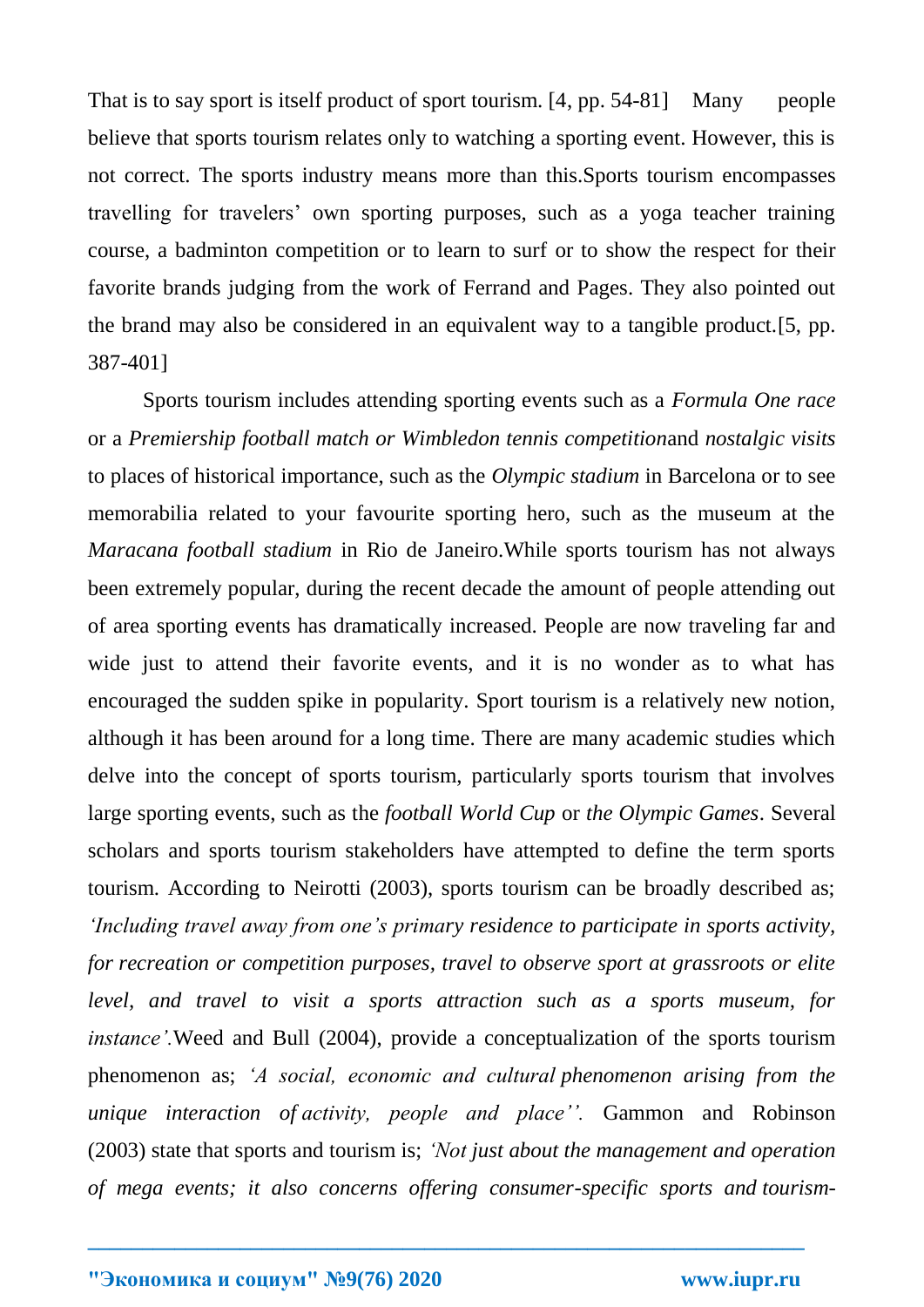*related services and experiences to the sports tourist.'*Today, sport is regarded as the world's largest social phenomenon. And, tourism is predicted to become the world's biggest industry early in the next century. The sports tourism industry has grown considerably in recent years. In 2016 the sports tourism industry was worth \$1.41 trillion and this figure was expected to increase to approximately \$5.72 trillion by 2021. the figures failed slightly to live up to expectations as a result of pandemic outbreak of Covid 19. But this hardly means that sport tourism stops from boosting. The sports tourism industry makes up as high as 25%, meaning that a quarter of all tourism in the world is sports pertaining. The importance of sports tourism is further emphasized by the media statements from the [World Tourism Organization](https://www.lifeasabutterfly.com/world-tourism-organisation/) (WTO) and the International Olympic Committee (IOC), which in 2004, announced their commitment to reinforce in the sports and tourism domain. They stated that; *'Tourism and sport are interrelated and complementary… both are powerful forces for development, stimulating investment in infrastructure projects such as airports, roads, stadiums, sporting complexes and restaurant-projects that can be enjoyed by the local population as well as tourists who come to use them.'*

This proves that sports tourism has a wider economic and social impact than simply the sporting occasion itself. It provides social and economic opportunities for the local population, as well as visitors to the area.There are, in fact, four main types of sport tourism. These types are known



as:

Figure 1: The main types of sport tourism

**Sports event tourism** is tourism which occurs around a sporting event. *Sports event tourism* refers to the visitors who visit a city to watch events. [6, pp. 141-158]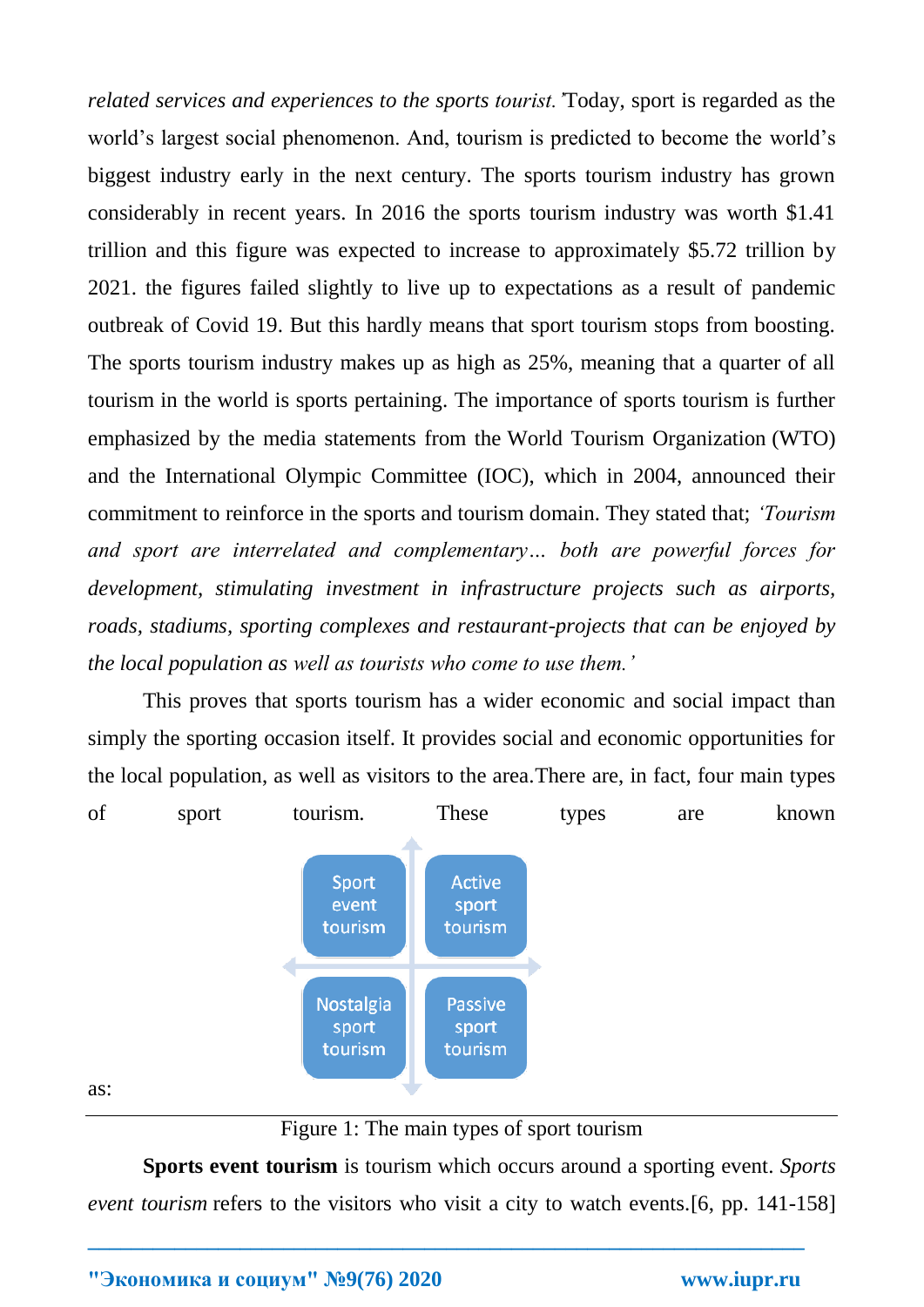Sporting events can be of any size and importance, however it tends to be the major sporting events which obtain the most gravitas.Hallmark events, such as the *Olympics* or *football World Cup*, are important centers for sport event tourism, bringing millions of tourists to the host destination.Smaller events, such as the *Henley Regatta* in the United Kingdom, *UmidNihollari*in our country or a *national tennis competition* also clarify as sport event tourism.An often overlooked example of sport event tourism are amateur sporting events. Events such as regional school competitions, youth sporting leagues and non-profit community based sport events are just a few salient examples.There are common manifestations of world sport events. *Wimbledon*, also known as 'The Championships' is the oldest tennis tournament in the world. A prestigious sporting event, Wimbledon is often associated with the upper class, where spectators sip sparkling wine and Pimms whilst dressed in their best frocks. The *FIFA World Cup*, is an international football tournament held every four years.The *FédérationInternationale de Football Association* (FIFA) is the sport's global governing body. *The Six Nations Championship* is an annual international rugby union competition that takes place.Inspired by the ancient Greeks, the modern *Olympic Games* have been running since 1896. But, in fact, the games have been played in some form or another since long before this date.The Olympics is perhaps the most famous and the most popular international sporting event. It features both summer and winter sports competitions which take place every four years. Like many other major sporting events, the Olympics are held in a different location each time.The Olympics involves thousands of athletes from around the world who compete in a range of different sports, from trampolining to running. Over 200 nations participate in the event every time when they are held.Furthermore, *The Super Bowl is* the annual championship of the National Football League (NFL)The major event for the [National Football](https://en.wikipedia.org/wiki/National_Football_League)  [League](https://en.wikipedia.org/wiki/National_Football_League) is the [Super Bowl,](https://en.wikipedia.org/wiki/Super_Bowl) held at the end of the year in different city every year. the Super Bowl is being the most-watched American television broadcast recent years.**Nostalgia sport tourism** involves travelling to famous sport-related tourist attractions.Nostalgia sports tourism may celebrate sports of the past or the present. It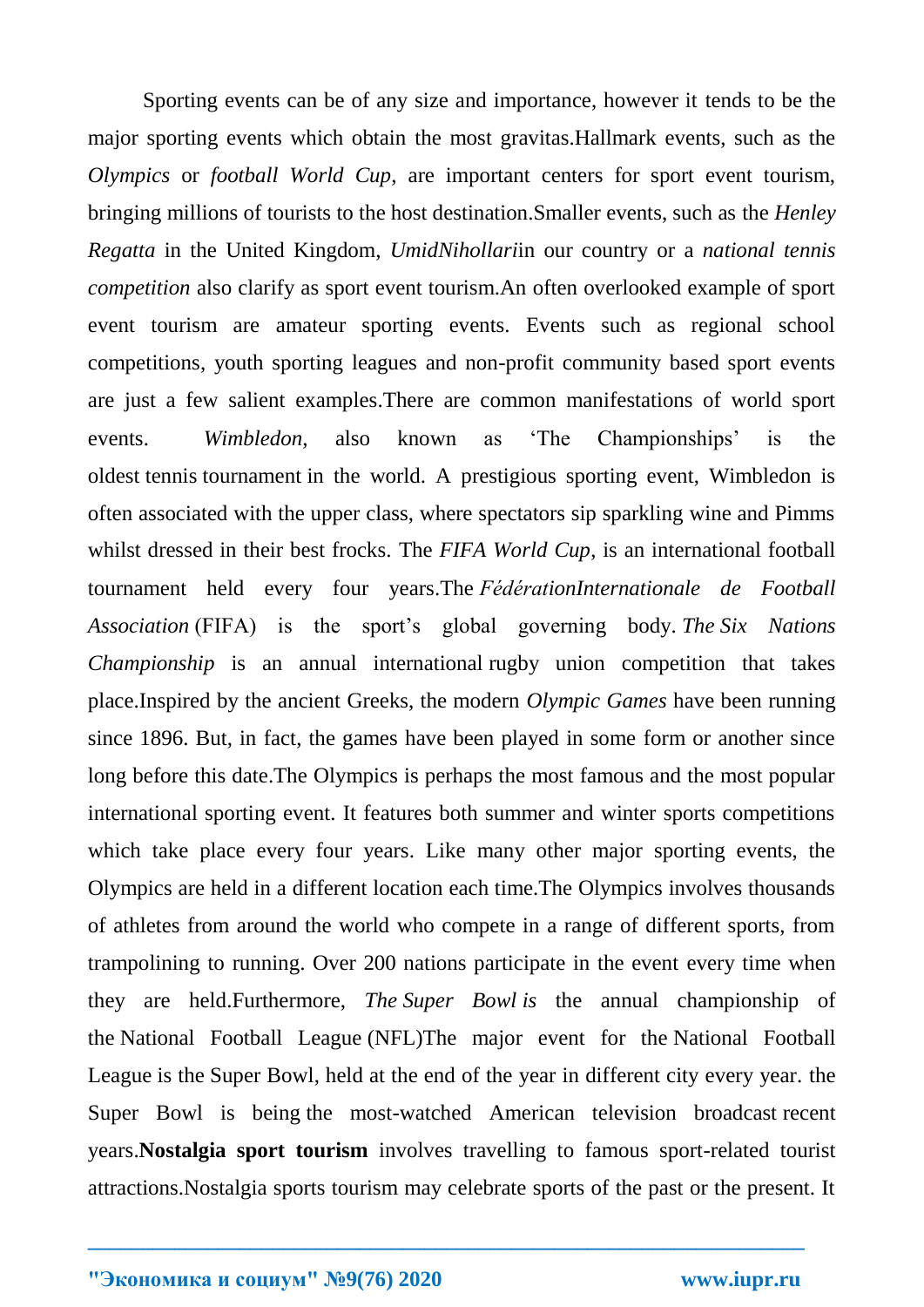may include visiting museums or exhibitions, visiting sporting hall of fames or visiting sporting venues to create the view of the past events.The nostalgia sports tourist does not need to be actively participating in sport or to be spectating. They may simply want to learn more or to reminisce. The popularity of nostalgia sport tourism can be justified with the following examples. *WinSport's Canada Olympic Park (COP),* (initially known as Paskapoo Ski Hill) was one of the venues used in the 1988 Winter Olympics. Nowadays, it is open to the general public and well known for its ski jumping, bobsleigh and luge.*The Maracana* is a famous football stadium in Rio de Janeiro, Brazil. The stadium is rich in history and was once the largest stadium in the world.The stadium was opened in 1950 to host the FIFA World Cup. The venue has seen attendances of 150,000 or more at 26 occasions. *The Olympic Village* is an area in the Saint Marti district of Barcelona, Spain.The Barcelona Olympic Village was built in the late 1980s and early 1990s in preparation for the 1992 Summer Olympic Games, which were held in Barcelona. **Active sports tourism** is when a person travels to actively participate in their chosen sport, or when they travel for other reasons, but taking part in sport is an important part of their travel.Active sports tourists can be segregated into three classifications: The amateur sports tourist; the hobbyist sports tourist and the professional sports tourist.There are a large number of active sports that a tourist may choose to get involved with around the world. Diving in the Galapagos, swimming at the Great Barrier Reef, playing tennis in Morocco, learning archery in Spain, going running in France, cycling in Amsterdam, taking yoga classes in Bali, learning tai chi in China, kayaking in Vietnam, sailing in Australia, skiing in Argentina, surfing in [Costa Rica,](https://www.tourismteacher.com/costa-rica-baby/) playing baseball in Boston. hand gliding in Rio de Janeiro, fishing in The Gambia, climbing in Thailand, horse riding in Equador,walking in Jejuare the tops in itineraries of sport tourists. Lastly, it is fair to recognize that whilst sport is inherently *active*, not all those who participate or who are involved with the sport are themselves active. As a matter of fact, passive tourists can actually contribute*more* to the sport than those who are active. A **passive sports** tourist is a person who is not actively participating in the sport. They are spectators or fans. Passive sports tourism involves tourists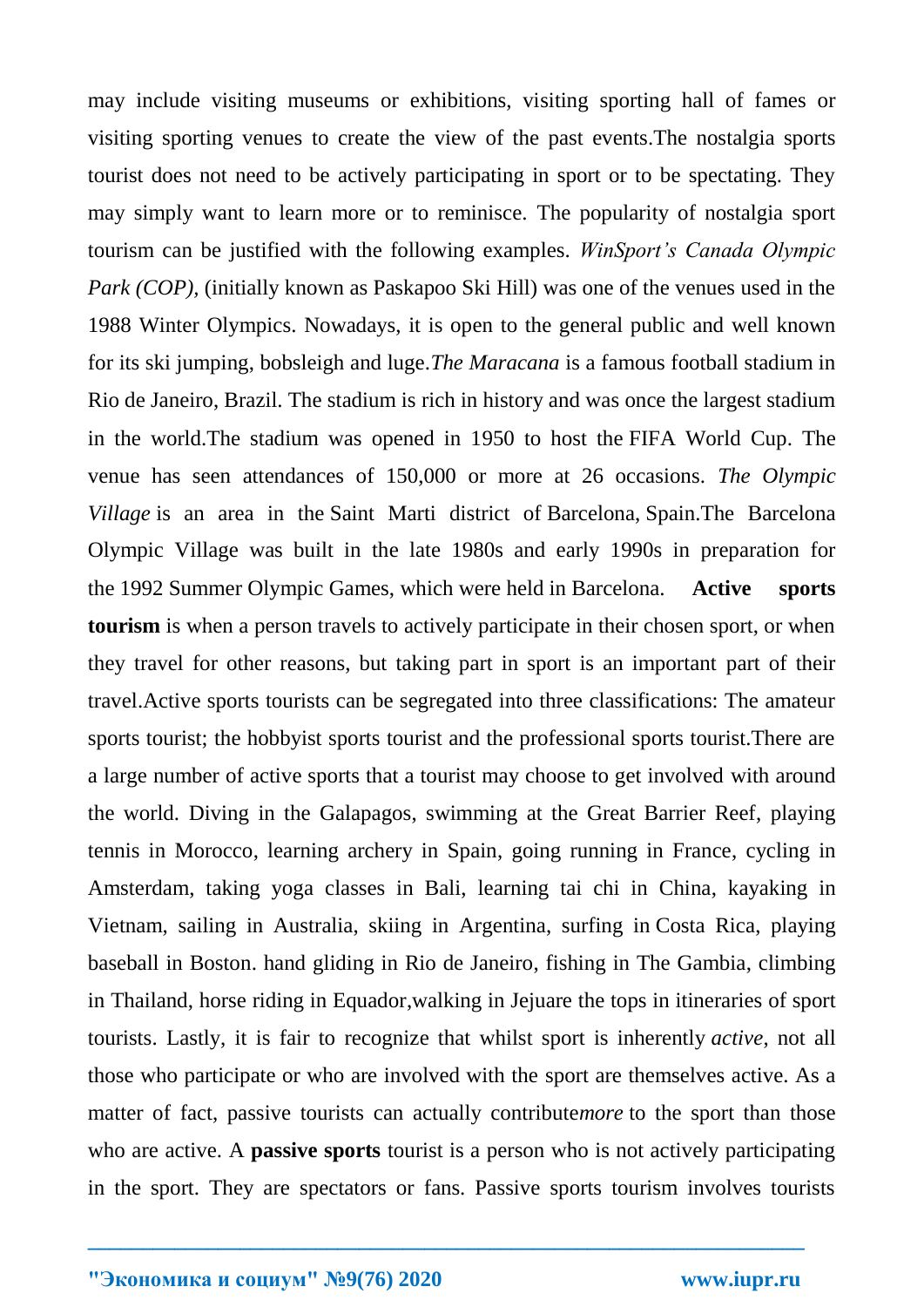watching sport being played. This could take place at a major sporting event (qualifying this also as sports event tourism), or they could simply be supporting a family member of friend. Most passive sports tourists are fans.*Football*, or soccer, is arguably the most well-known and popular sports in the world.Manchester United is a particularly famous football club. It is estimated by the BBC that Manchester United has a whopping 659million football fans.Cricket is pretty big in Australia. So big, in fact, that the Australian cricket team has an estimated 24 million supporters. Many of these supporters travel with the team around the world as passive sports tourists.Apart from the above classification, Gammon and Robinson suggested that sports tourism can be categorized as *Hard Sports Tourism* or *Soft Sports Tourism*,[7, pp. 21- 26],while Gibson suggested that there are three types of sports tourism: *Sports Event Tourism*, *Celebrity and Nostalgia Sport Tourism* and *Active Sport Tourism*. The "**hard**" definition of sport tourism refers to the quantity of people participating at a competitive sport events. Normally these kinds of events are the motivation that attract visitors to the events. [Olympic Games,](https://en.wikipedia.org/wiki/Olympic_Games) [FIFA World Cup,](https://en.wikipedia.org/wiki/FIFA_World_Cup) [F1](https://en.wikipedia.org/wiki/Formula_1) Grand Prix and regional events such as [NASCAR](https://en.wikipedia.org/wiki/NASCAR) Sprint Cup Series could be described as hard sports tourism. The "**soft**" definition of sport tourism is when the tourist travels to participate in recreational sporting, or signing up for leisure interests. [Hiking,](https://en.wikipedia.org/wiki/Hiking) [skiing,](https://en.wikipedia.org/wiki/Skiing) [runninga](https://en.wikipedia.org/wiki/Running)nd [canoeing](https://en.wikipedia.org/wiki/Canoeing) can be described as soft sports tourism. Perhaps the most common form of soft sports tourism involves [golf](https://en.wikipedia.org/wiki/Golf) in regards to destinations in [Europe](https://en.wikipedia.org/wiki/Europe) and the [United States.](https://en.wikipedia.org/wiki/United_States) A large number of people are interested in playing some of the world's greatest and highest ranked courses, and take great pride in checking those destinations off of their list of places to visit

As with any [type of tourism,](https://www.tourismteacher.com/types-of-tourism-glossary/) there are a range of **benefits and advantages** of sports tourism. Whilst the most obvious is perhaps the [economic advantage of](https://www.tourismteacher.com/economic-impacts-of-tourism/)  [tourism,](https://www.tourismteacher.com/economic-impacts-of-tourism/) there are also positive [social impacts](https://www.tourismteacher.com/social-impacts-of-tourism/) as well as [environmental impacts.](https://www.tourismteacher.com/environmental-impacts-of-tourism/) Sports encourages tourists to visit the area, creates economic growth through tourists booking hotel rooms, eating in restaurants and opening money in local shops; helps to create exposure and enhances a positive image for the local community; helps to build a sense of community; provide opportunity to develop new infrastructure in the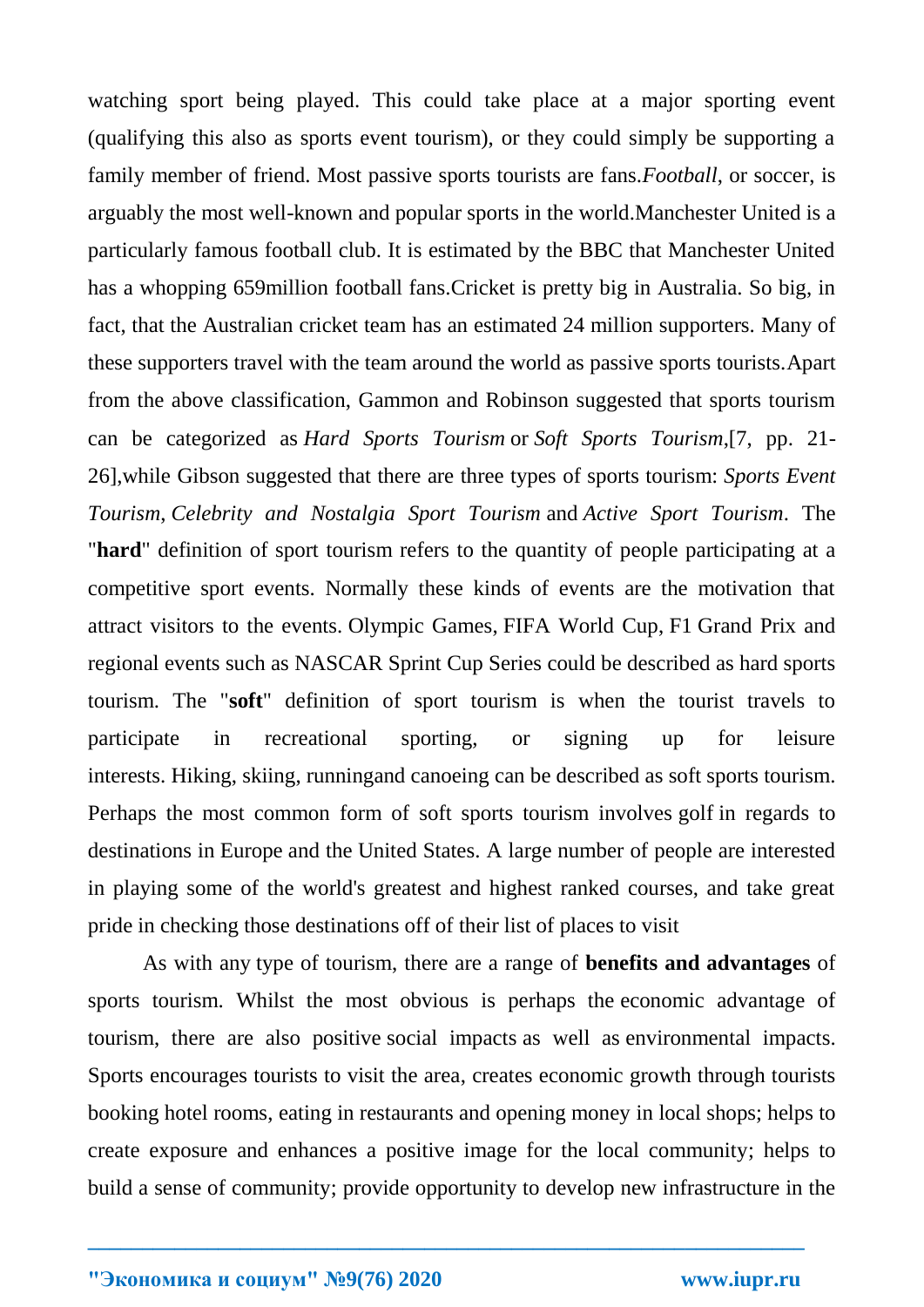area, can improve overall tourist numbers, reinvest the local economy, creates jobs opportunities, result in better environmental management and preservation.

It is clear that sports tourism is big business. Whether its events sports tourism, active sports tourism, nostalgic sports tourism or passive sports tourism, there is a huge market and benefits for tourists worldwide, as *'A sound mind in a sound body'.*[8, p.12] However, as with any type of tourism, sports tourism must be carefully managed to ensure sustainability.If the National Tourism Organizations implement and promote programmes that influence positively the tourist trip experience, the consequence will be a positive word-of-mouth. Statistics prove that if a visitor has a bad experience, he will tell it to 22 friends, while a good experience will only be mentioned to 9. It is fair said that "Good news is no news". [9, p. 29]Sports tourism entered the 21 century as a relatively newbut steadily growing part of the economy, one that exerts a profoundinfluence on the socio-economic development of our country. Indigenous and international dimensions of sport exist side by side and are followed with equal passion by their fans in Uzbekistan. The most famous local sport is kurash, a form of wrestling which has a history that dates back to over millennia. International sports, such as football, basketball, ice hockey and gymnastics became popular in the twentieth century. International-style boxing and wrestling also attracted a considerable following, as did Asian martial arts such as judo, karate and taekwondo. Since Independence, impressive local and national teams have emerged in all the major branches of sport. Several Uzbek teams are now rated in international league cycles. Individual players, too, have established reputations outside our own country. Sport receives considerable official backing, as evidenced by the widespread provision of training facilities. There is also a good organizational infrastructure in our Republic, with special attention paid to youth activities. Participation in regional leagues and international competitions is supported. National federations and associations, affiliated to international bodies, have been formed for all the main sports. The National Olympic Committee was created in 1992, and in 1994 Uzbek national teams began to participate in the Olympic Games. Our sportsmen excel in contests of strength, especially boxing,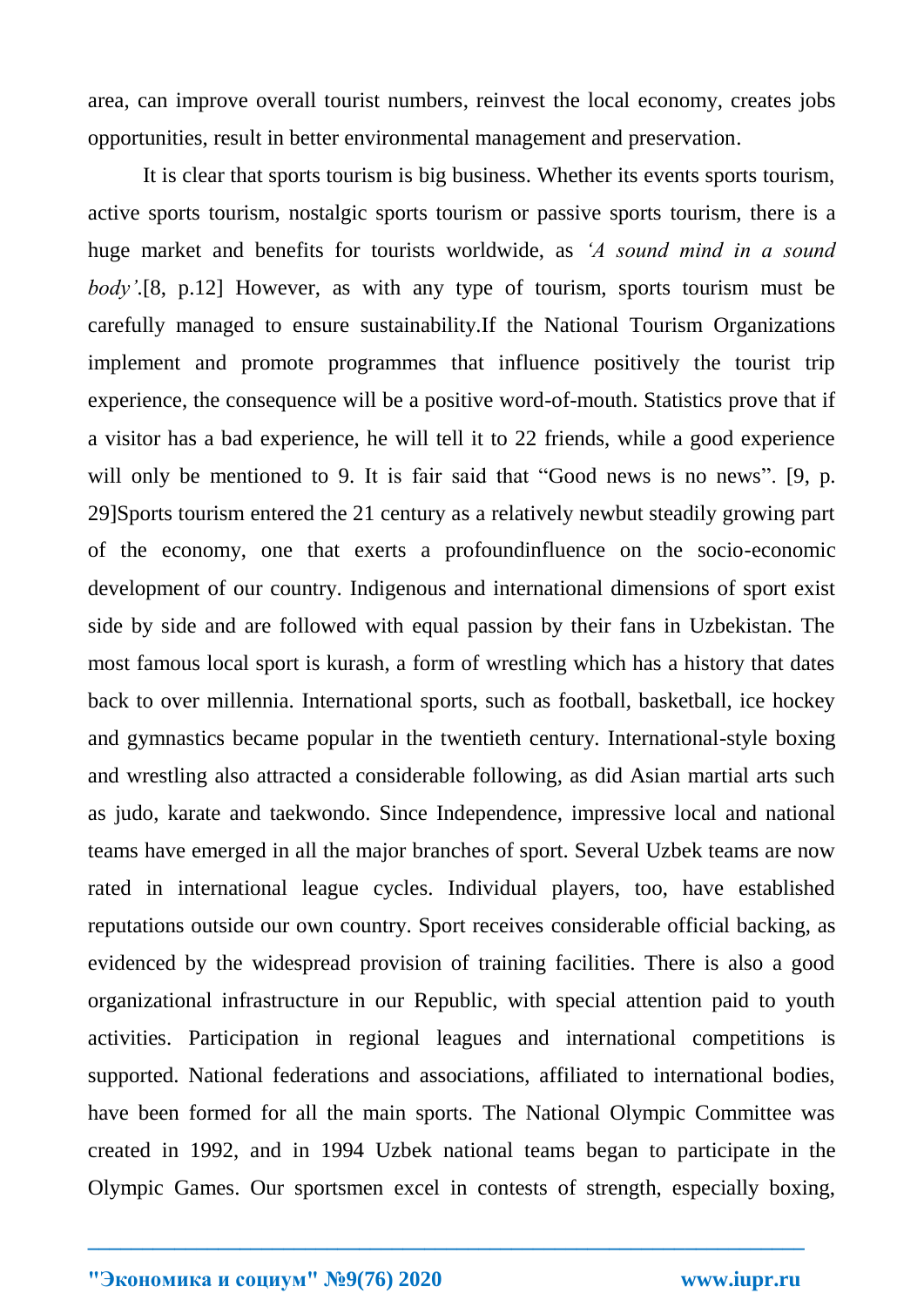wrestling and weightlifting. Football is the most popular sport in Uzbekistan. There are 16 professional teams in the Premier League. There are a number of Uzbek sporting personalities who have acquired international fame. One of the first was the professional road racing cyclist JamolidinMirgarifanovichAbdujaparov ('The Tashkent Terror'), one of the most remarkable athletes Oksana AleksandrovnaChusovitina, tennis champion Denis OlegovichIstomin, An upcoming young sportsman FazliddinHasanbaevichGaibnazarov (born 16 June 1991). Today Uzbekistan is a country held a very small share of the world tourism market. Cultural-historical and natural potential is much higher than that of sport. Consequently, Uzbek sport tourism industry is facing withthe problem of finding a method for building an effective managementsystem that would strengthen the market position of each sport organization dedicated to serving tourists, andthus contribute to developing the tourist trade as a whole and to integrating Uzbekistan into the world tourism industry. There are some considerations to work over to start investigation on developing sport tourism in Uzbekistan. "Excitement" measures should be taken. They include the feelings of tourists about the sporting event in terms of daring, exciting, trendy, spirited, cool and young. Furthermore, sporting excellence (is the quality of the organization, venue and players) unique experience(is the sensation surrounding the sporting event and venue in terms of it uniqueness) shall be considered. Sporting event image measures are the overall perceptions of attributes, benefits and attitudes about the sporting event. "Transportation" measures are the perceptions in terms of quality of transportation and proximity to major attractions and points of interest. "Cultural differences" encompasses the perceptions by tourists that their experience is meeting or exciding their expectations and is measured through new cultural experiences, lifestyles and customs and standards of living. "Safety" is a composite measure of quality of services and the level of risk and safety. "Trust" is the perception of confidence and can rely on the destination. "Satisfaction" is the affective state resulting from their evaluation of destination preference and pleasure. "Loyalty" that is measured by word-of-mouth, recommendation, repurchase and resistance.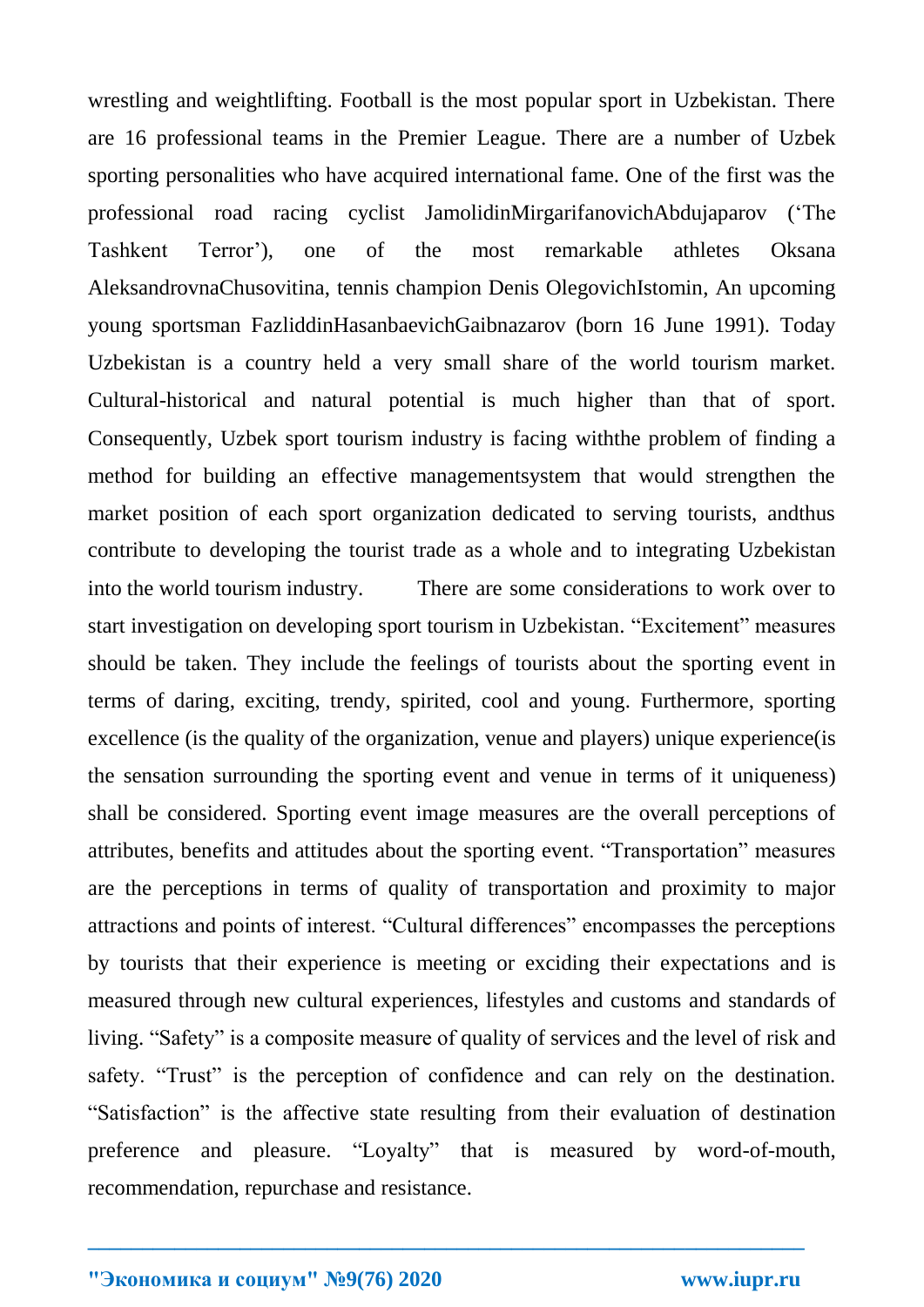There are several requirements to foster sport tourism in Uzbekistan as well .State-of-the-art sports facilities and/or unique sports facilitiesthat generally house sporting events, such as stadiums,arenas and domes;- sports museums and hall/walls of fame dedicated tosports heritage and to honoring sports heroes and leaders;- sport theme parks including water parks, summer skijumps, bungee jumping;- hiking trails developed for exploring nature;- sports retail stores Overall, sports Tourism is characterized as a particular travel outside of the standard condition for either uninvolved or dynamic contribution in focused game where game is the prime persuasive purpose behind movement and the touristic or recreation component may act to fortify the general understanding. Sport tourism "is a growing market and many different cities and countries want to be involved,"[10, pp 343-354] It is absolutely urgent to work out workable plans to build foundations to make breakthroughs in the sphere of Uzbek tourism as well.

### **List of used literature**

1. [https://www.sportscommissions.org/Portals/sportscommissions/Docume](https://www.sportscommissions.org/Portals/sportscommissions/Documents/About/NASC%20Sports%20Travel%20Industry%20Whitepaper.pdf) [nts/About/NASC%20Sports%20Travel%20Industry%20Whitepaper.pdf](https://www.sportscommissions.org/Portals/sportscommissions/Documents/About/NASC%20Sports%20Travel%20Industry%20Whitepaper.pdf)

2. Pol. J. Sport Tourism **2014**, 21, 92-96 92 DOI: 10.2478/pjst-2014-0009. **Sports tourism**Marina Gozalova, Alexey Schiganov, AleksandrVernigor, Vardanbagdasariande gryuter open,(page 92)

3. DiagoFernandesTravassos, 2008, April. The impact of sport tourism in destination loyalty: The Estroil Coast (Portugal) promotion of recurrent major sporting events. ISCTE Business school.

4. Gladen, J.M. and D.C. Funk (2002), Developing an understanding of brand associations in team sport: empirical evidence from consumers of professional sport, *Journal of Sport Management*, Vol. 5(16), p.54-81.

5. Ferrand, A. and M. Pages (1999), Image management in sport organizations: the creation of value, *European Journal of Marketing*, Vol 33(3/4), p. 387-401.